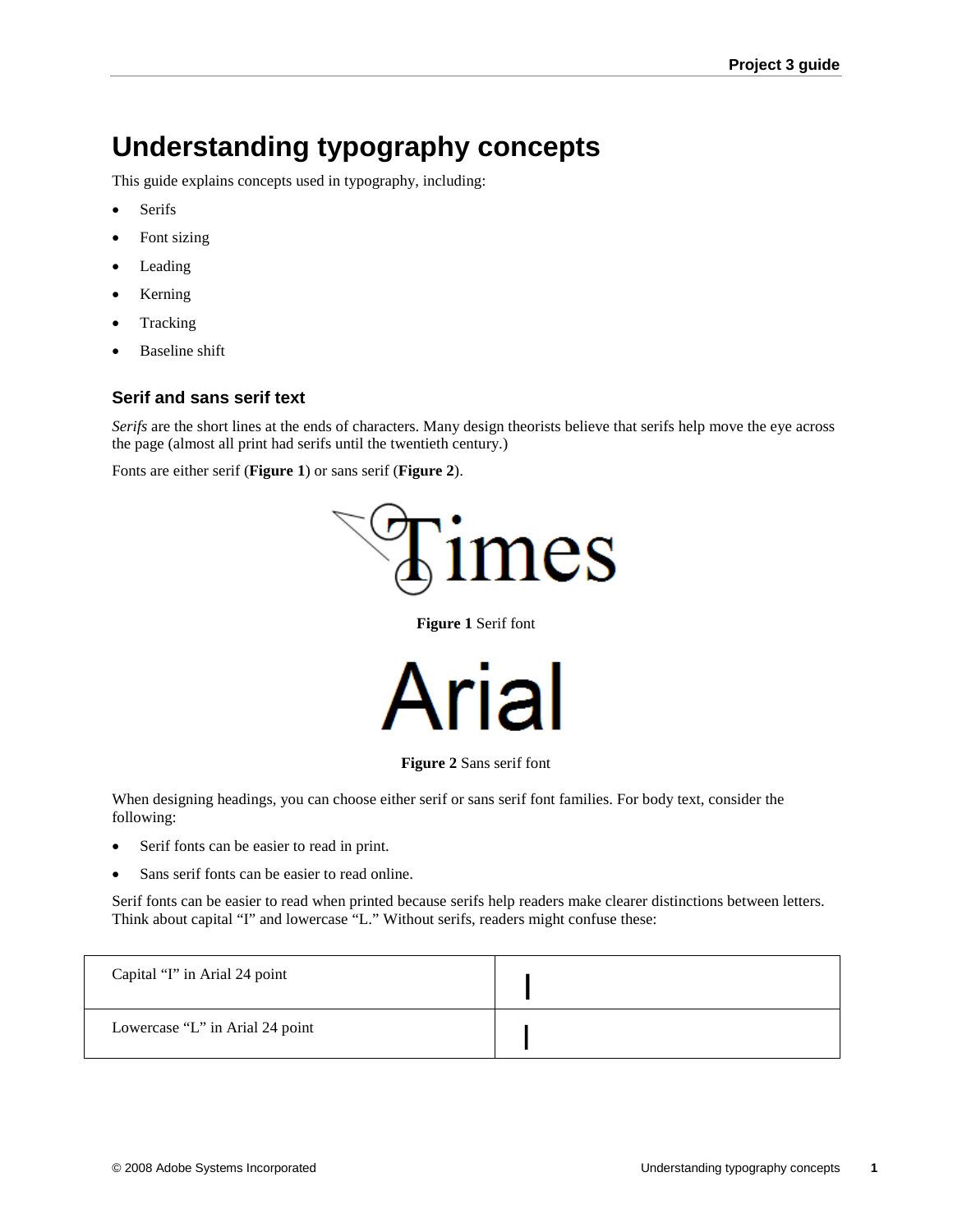As you may know, though, computer monitors show headings at a much lower resolution than print—often no larger than 96 pixels per inch as compared to print's 300 pixels per inch. With such low resolution, serifs become fuzzy, usually making text harder to read. (In fact, some fonts have been designed to overcome the limitations of online display. Verdana is one of these.)

# **Font sizing**

Fonts are sized in *points—*there are 72 points to an inch. Your choice of font size depends on the use of the text and, in particular, whether it is body text or a heading.

*Body text* is anything that's longer than a line or two. Body text needs to be very readable. You may want to consider sizing body text according to audience. Although younger readers are usually comfortable reading text as small as 6 or 7 points, readers over 25 may have a hard time reading text that is sized below 10 points (text blocks start to look too dark with small font sizes). On the other hand, going too large presents its own problems. When you size fonts above 14 points, blocks of text may appear too light, making them hard to read on a prolonged basis.

For headings, use a size at least two points larger than the body. How large you go is up to you—this is a design decision that depends on your layout and design goals. With all headings, you generally want contrast between the heading and body text. Such contrast helps create hierarchy between levels of information.

## **Leading**

Leading is the space between lines of text. (The term is pronounced "led-ing," after the strips of lead used to separate lines of type.)



**Figure 3** A 14-point font with 16.8-point leading

Too little leading can make a block of text appear too dark and difficult to read. Too much leading, on the other hand, can make text appear too light and similarly difficult to read. You can experiment with different leading to see what works for you; your goal is to strike a balance between too little leading and too much leading.

For body copy, many designers use a leading of at least the font size plus 2 points. For example, if body text is set in a 12-point font, you could set leading to 14 points. Most layout programs, including Adobe InDesign, apply this leading by default.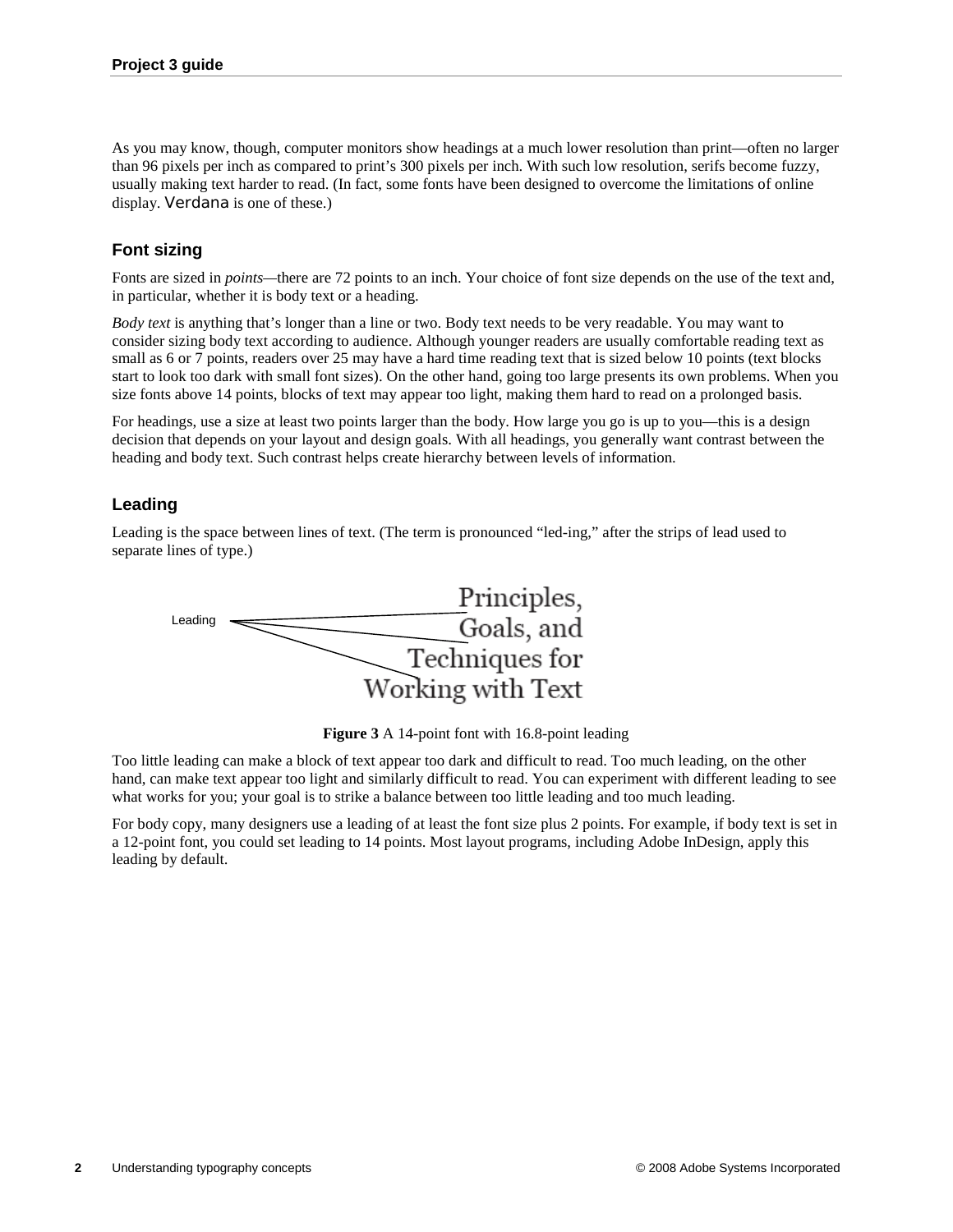For headings, especially headings in all capital letters, you can apply leading more liberally. Adjusting leading produces different design effects (**Figure 4**).

- For headings, you should adjust leading manually.
- With all-caps, you can decrease leading down to almost nothing with little loss in legibility, as in **Figure 4**.

**HEADLINE WITH WIDE LEADING** 



**Figure 4** Examples of leading and headings

#### **Kerning and tracking**

Kerning and tracking both address the spacing between letters. *Kerning* refers to the space between any two letters in a line. *Tracking* refers to the space between *all* of the letters in a line.

#### **Kerning**

In the past, computer-generated text left gaps between letter pairs that naturally create spacing. These letter pairs include Pa, Ta, We, and Yo.

The gap between these letters is larger than the gap between other letter pairs, such as "na."

Modern software (including Adobe InDesign) corrects kerning for you.

- *Metrics kerning* automatically adjusts the space between a set of letter pairs defined for each font.
- *Optical kerning* automatically adjusts the space between letters based on their shapes.

By default, InDesign applies metrics kerning to your text. *Metrics kerning* automatically adjusts the space between letters so letter pairs that produce gaps—such as Pa, Ta, We, and Yo—have spacing consistent with letter pairs that do not produce gaps. These letter pairs are called *kern pairs* and are included with most fonts.

For fonts that do not include such pairs (which is rare), you can also use another kind of automatic kerning called *optical kerning*. *Optical kerning* adjusts the space between letters based on their shapes. Optical kerning is also useful when you use two different typefaces or sizes in one or more words on a line.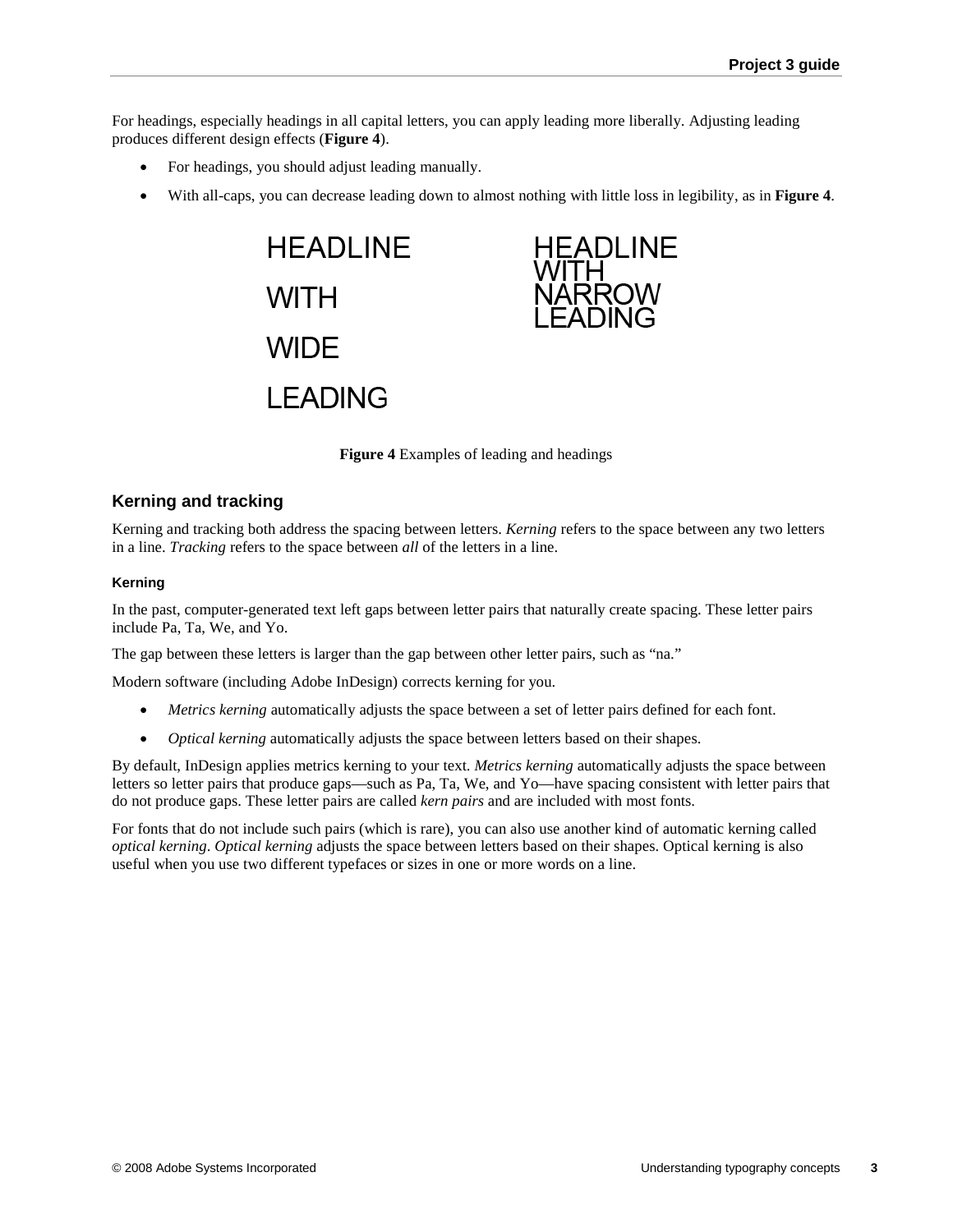You might also want to adjust kerning manually. Usually, audiences will only notice kerning-related gaps in large font sizes (**Figure 5**). Some designers also use kerning to achieve the effect of tightly spaced letters. (Tight kerning was especially popular in the immediate postwar period, from 1950–1980. If you've seen advertisements from that era, you may recall headings with letters that were tightly spaced.)



**Figure 5** Manual kerning applied

#### **Tracking**

*Tracking* refers to the space between characters across a line of text. Adjusting tracking produces letters that are spaced further apart. (Usually, you do not want to reduce tracking unless you've already increased it. If you reduce tracking too much, text appears too dark to many readers.)

Tracking is measured in 1/1000 *em*. *Em* is relative to the current type size. In a 12-point font, 1 em equals 12 points; in a 10-point font, 1 em equals 10 points. To give characters dramatic spacing, you need to enter fairly high numbers in the Tracking box—at least 300.

Positive tracking increases the space between letters (**Figure 6**). Negative tracking decreases the space between letters.

# **NORMAL TEXT** POSITIVE TRACKING **NEGATIVE TRACKING**

**Figure 6** Examples of tracking